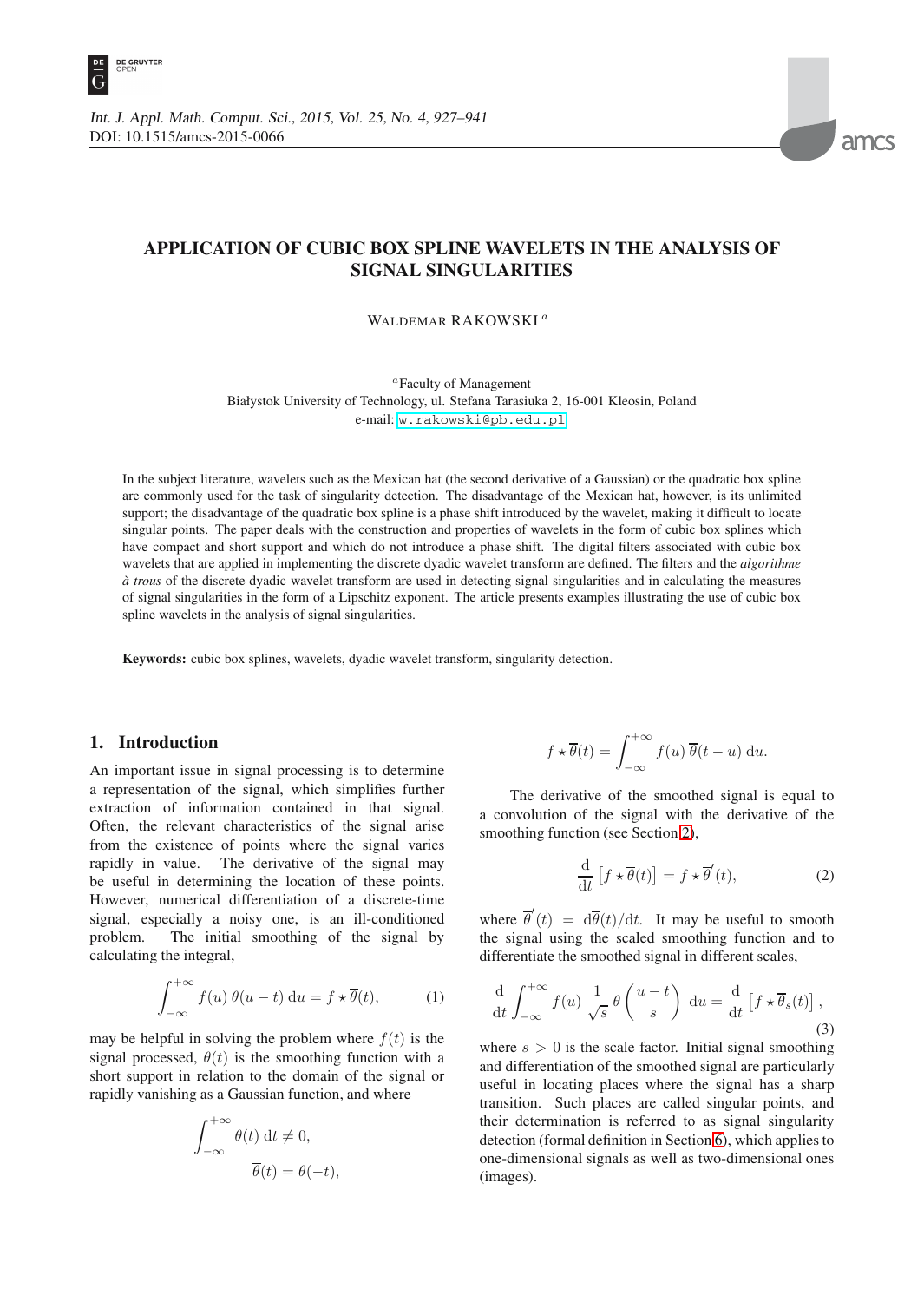As far as the images are concerned, edges are a good illustration of singular places. Smoothing introduces inflection points in the signal where the first derivative has local extremes and the second one has zero-crossings. Babaud *et al.* (1986) show that the roots of the second derivative of the smoothed signal, i.e., the points  $(t, s)$  in the half-plane  $0ts$  ( $t \in \mathbb{R}, s > 0$ ) that satisfy the equation

<span id="page-1-1"></span>
$$
\frac{\mathrm{d}^2}{\mathrm{d}t^2} \left[ f \star \overline{\theta}_s(t) \right] = 0, \tag{4}
$$

when the smoothing function  $\theta(t)$  is a Gaussian function, form outlines that end at the singular points of the signal as the scale decreases to zero,  $s \to 0$ . Points on a coarse scale that satisfy Eqn. [\(4\)](#page-1-1) allow us to *identify* (suggest the existence of) singular positions, while points on a fine scale *can localize*, i.e., determine, the value of the variable  $t$  where the singularity occurs. The ability to identify singularities in a coarse scale is important because the noise present in the signal may suggest the existence of additional points corresponding to the contours that appear in fine scales. At coarse scales, the noise is filtered and the appearing contours correspond to real singular points of the signal. However, at a coarse scale, due to strong signal smoothing, it may be difficult to identify the points of local extremes, particularly in the discrete form, as the smoothed signal may have the same value at several neighboring points. In such a case, identifying the points forming the contours ending in singular points is allowed by extremes in fine scales.

Smoothing and differentiation of the smoothed signal are directly related to the calculation of the wavelet transform of a signal using the wavelet equal to the derivative of the smoothing function. The mathematical foundation of singularity detection using the wavelet transform was presented in several papers. Namely, Mallat (1991) shows the application of the wavelet called the Mexican hat (the second derivative of a Gaussian) for singularity detection. Mallat and Hwang (1992) use a quadratic box spline wavelet. Mallat and Zhong (1992) define filter coefficients corresponding to the quadratic box spline wavelet.

In this paper, we present the design and application of digital filters corresponding to the scaling function and the wavelet as a cubic box spline to detect signal singularities. Box splines have a compact and short support; the corresponding filters have finite and short impulse responses. The cubic box spline is an even function, and as a consequence there is no phase shift introduced by the filter corresponding to that wavelet.

**1.1.** Definitions. Z denotes the set of integers,  $L^2(\mathbb{R})$  means the space of measurable, square-integrable one-dimensional functions;  $l^2(\mathbb{Z})$  means the space of square-summable sequences, also known as the space of finite energy sequences.

The convolution of two continuous-time signals  $f(t) \in L^2(\mathbb{R})$  and  $g(t) \in L^2(\mathbb{R})$  has the following symbol and definition:

$$
f \star g(t) = \int_{-\infty}^{+\infty} f(u) g(t - u) \, \mathrm{d}u. \tag{5}
$$

The convolution of two discrete-time signals  $f[n] \in l^2(\mathbb{Z})$ and  $g[n] \in l^2(\mathbb{Z})$  has the following symbol and definition:

$$
f \star g[n] = \sum_{k=-\infty}^{+\infty} f[k] g[n-k]. \tag{6}
$$

The reversed signal in relation to the continuous-time signal  $f(t)$  is

$$
\overline{f}(t) = f(-t). \tag{7}
$$

The reversed signal in relation to the discrete-time signal  $f[n]$  is

$$
f[n] = f[-n].\tag{8}
$$

The Fourier transform of a continuous-time signal  $f(t)$  is defined as

$$
F(j\omega) = \int_{-\infty}^{+\infty} f(t) e^{-j\omega t} dt.
$$
 (9)

The Fourier transform of a discrete-time signal  $f[n]$  is defined as

$$
F(e^{j\omega}) = \sum_{n=-\infty}^{+\infty} f[n] e^{-j\omega n}.
$$
 (10)

The scaled function  $f_s(t)$  is defined as

$$
f_s(t) = \frac{1}{\sqrt{s}} f\left(\frac{t}{s}\right). \tag{11}
$$

The scaled and translated function  $f_{u,s}(t)$  is defined as

$$
f_{u,s}(t) = \frac{1}{\sqrt{s}} f\left(\frac{t-u}{s}\right). \tag{12}
$$

 $\theta'(t)$  represents the first derivative of the function  $\theta(t)$ , thus  $\theta'(t) = d\theta(t)/dt$ ;  $\theta''(t)$  represents the second derivative of the function  $\theta(t)$ , thus  $\theta''(t)=\frac{d^2\theta(t)}{dt^2}$ .

#### <span id="page-1-0"></span>**2. Wavelet analysis**

In a wavelet analysis, there are two functions: a scaling function  $\phi(t)$  and a wavelet  $\psi(t)$ , and two digital filters: a low-pass filter  $h$  and a high-pass filter  $g$ . In terms of signal processing, the scaling function is an impulse response of a low-pass filter and the wavelet is an impulse response of a band-pass filter. Both the wavelet and the scaling function are characterized by fast decay, e.g., an exponential or compact support. Relations between the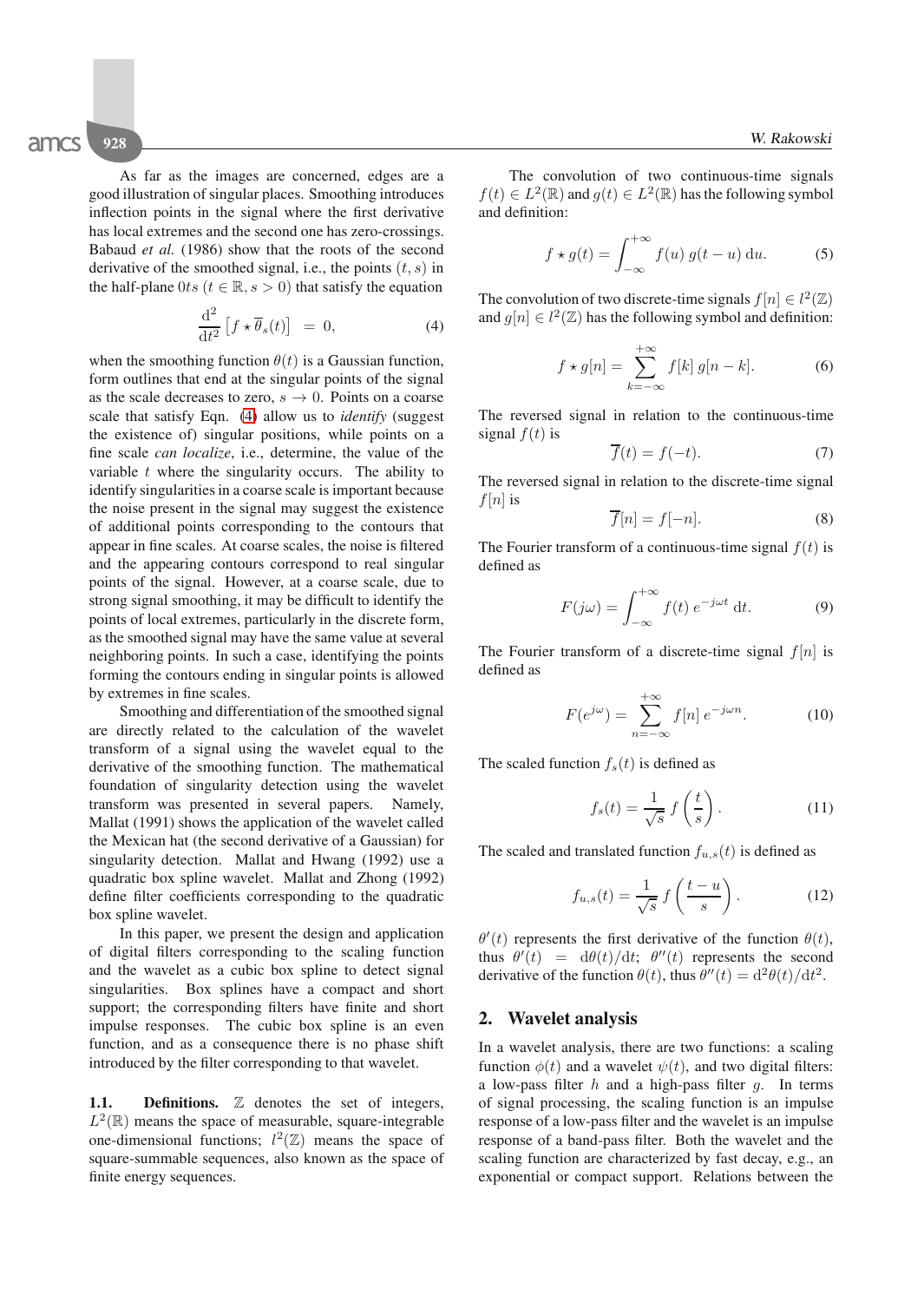scaling function, the wavelet and the filters are described by the following two equations:

<span id="page-2-0"></span>
$$
\frac{1}{\sqrt{2}} \phi(t/2) = \sum_{n} h[n] \phi(t - n),
$$
 (13)

<span id="page-2-1"></span>
$$
\frac{1}{\sqrt{2}}\,\psi(t/2) = \sum_{n} g[n]\,\phi(t-n). \tag{14}
$$

Equation [\(13\)](#page-2-0) is called the dilation equation. A characteristic feature of the scaling function is a non-zero value of the following integral:

$$
\int_{-\infty}^{+\infty} \phi(t) dt \neq 0.
$$
 (15)

It is assumed that  $||\phi(t)|| = 1$ . The coefficient  $1/\sqrt{2}$ ensures preservation of the norm of the scaled function in the space  $L^2(\mathbb{R})$ . In the frequency domain, the scaling equation takes the form of

$$
\Phi(j2\omega) = \frac{1}{\sqrt{2}} H(e^{j\omega}) \Phi(j\omega).
$$
 (16)

The Fourier transform of the scaling function as a transfer function of a low-pass filter is not equal to zero for  $\omega = 0$ , function of a low-pass lifter is not equal to zero for  $\omega = 0$ ,<br>i.e.,  $\Phi(j0) \neq 0$ . It is assumed that  $H(e^{j0}) = \sqrt{2}$ , which n.e.,  $\Psi(y0) \neq 0$ . It is assumed that  $H(e^{y}) = \sqrt{2}$ , which<br>means that  $\sum_{n=-\infty}^{+\infty} h[n] = \sqrt{2}$ . The dilation equation allows calculating the low-pass filter  $h$  for a given scaling function  $\phi(t)$ .

Equation [\(14\)](#page-2-1) is called the wavelet equation. The main feature of the wavelet is a vanishing integral of the wavelet, i.e.,

$$
\int_{-\infty}^{+\infty} \psi(t) dt = 0.
$$
 (17)

In the frequency domain, the wavelet equation takes the form

$$
\Psi(j2\omega) = \frac{1}{\sqrt{2}} G(e^{j\omega}) \Phi(j\omega).
$$
 (18)

Since  $\Phi(j0) \neq 0$ , the number of zeros p of the transfer function  $G(j\omega)$  for  $\omega = 0$  determines the number of zeros of the Fourier transform of  $\Psi(j\omega)$  for  $\omega = 0$ . It is equivalent to the fact that the wavelet has  $p$  vanishing moments, thus

$$
\int_{-\infty}^{+\infty} t^k f(t) \, \mathrm{d}t = 0, \qquad 0 \le k \le p - 1. \tag{19}
$$

This property indicates that the wavelet is orthogonal to the polynomial of degree  $k \leq p-1$ . The wavelet equation allows calculating the wavelet for a given scaling function  $\phi(t)$  and a given high-pass filter g.

*A wavelet transform of a continuous-time signal* (a continuous spatial variable) is a function of two variables and is a measure of the similarity between the signal  $f(t)$  and the wavelet  $\psi_{u,s}(t)$  at scale s, shifted to the

time instant  $t = u$ . The formal definition of a wavelet transform of a continuous-time signal is

$$
Wf(u,s) = \int_{-\infty}^{+\infty} f(t) \frac{1}{\sqrt{s}} \psi\left(\frac{t-u}{s}\right) dt
$$
  
= 
$$
\int_{-\infty}^{+\infty} f(t) \frac{1}{\sqrt{s}} \overline{\psi}\left(\frac{u-t}{s}\right) dt
$$
 (20)

and has the following symbolic notation:

<span id="page-2-4"></span>
$$
Wf(u,s) = f \star \psi_s(u). \tag{21}
$$

The coefficient  $1/\sqrt{s}$  that appears before the scaled and shifted wavelet preserves the norm of the scaled wavelet in the space  $L^2(\mathbb{R})$ .

The relationship between the continuous-time wavelet transform and a derivative of the smoothed signal is shown by the following calculations:

$$
\frac{d}{dt} [f \star \overline{\theta}_s(t)] = \frac{d}{dt} \int_{-\infty}^{\infty} f(u) \frac{1}{\sqrt{s}} \overline{\theta} \left( \frac{t - u}{s} \right) du
$$

$$
= \int_{-\infty}^{\infty} f(u) \frac{1}{\sqrt{s}} \left[ \frac{d}{dt} \overline{\theta} \left( \frac{t - u}{s} \right) \right] du
$$

$$
= \frac{1}{s} \int_{-\infty}^{\infty} f(u) \overline{\theta}'_s(t - u) du
$$

$$
= \frac{1}{s} f \star \overline{\theta}'_s(t).
$$
(22)

The last equation means that the derivative of the signal smoothed by the scaled smoothing function is equal to the convolution of the signal with a derivative of the scaled smoothing function (with the accuracy to coefficient  $1/s$ ).

We define the wavelet in the form of a derivative of the smoothing function with a minus sign,

<span id="page-2-2"></span>
$$
\psi(t) = -\theta'(t),\tag{23}
$$

which is equivalent to

$$
\overline{\psi}(t) = \overline{\theta}'(t),\tag{24}
$$

<span id="page-2-3"></span>
$$
\overline{\psi}_s(t) = \overline{\theta}'_s(t). \tag{25}
$$

Taking into account [\(22\)](#page-2-2) and [\(25\)](#page-2-3), we obtain

$$
\frac{\mathrm{d}}{\mathrm{d}t} \left[ f \star \overline{\theta}_s(t) \right] = \frac{1}{s} f \star \overline{\psi}_s(t). \tag{26}
$$

Thus, in accordance with [\(21\)](#page-2-4),

$$
Wf(t,s) = s \frac{d}{dt} \left[ f \star \overline{\theta}_s(t) \right]. \tag{27}
$$

The wavelet can also take the form of the second derivative of the smoothing function:

$$
\psi(t) = \theta''(t). \tag{28}
$$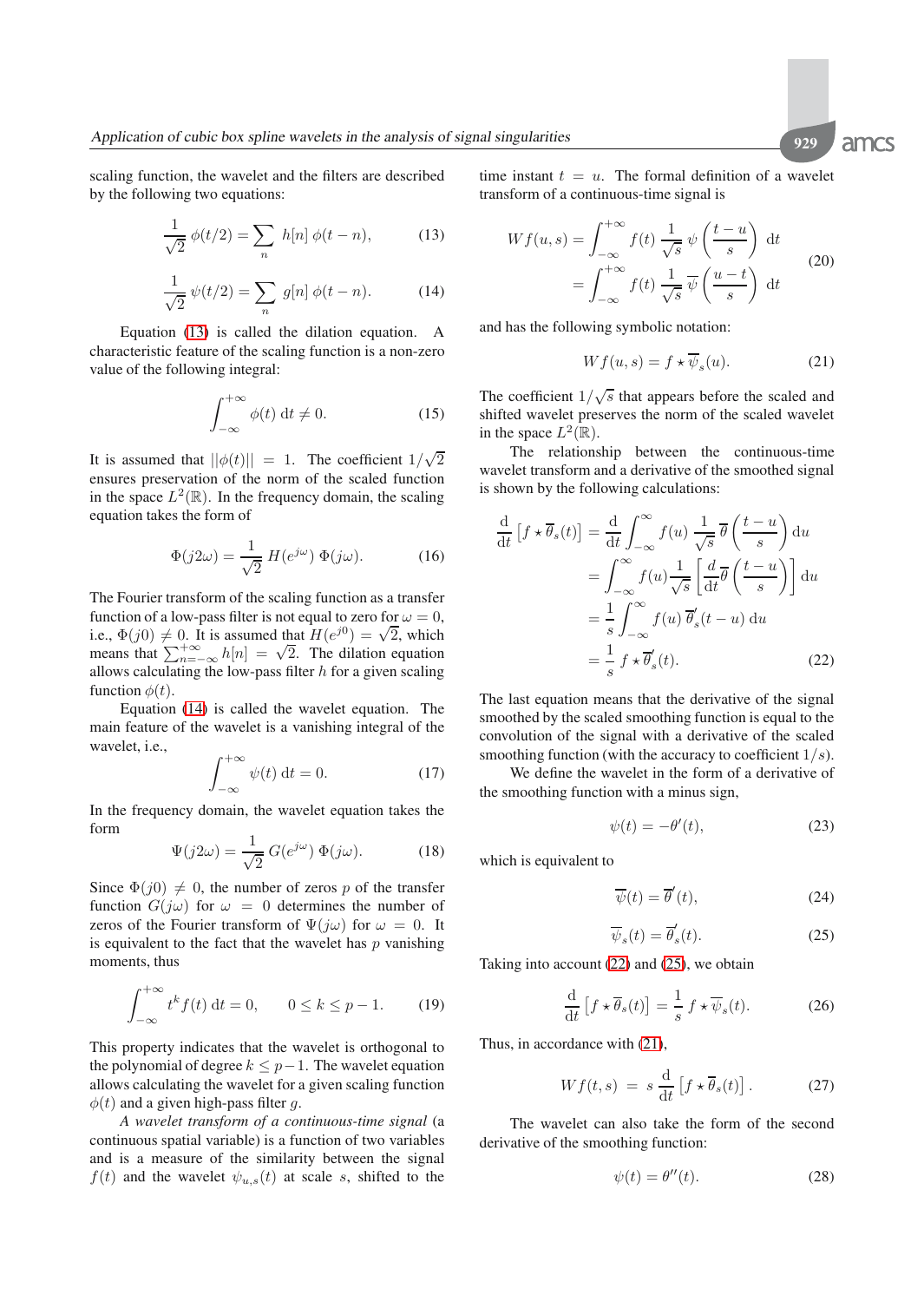Then

$$
Wf(t,s) = s^2 \frac{\mathrm{d}^2}{\mathrm{d}t^2} \left[ f \star \overline{\theta}_s(t) \right]. \tag{29}
$$

In the case of wavelets which are the first derivative of the smoothing function, singular points correspond to the modulus maxima of the wavelet transform; in the case of wavelets which are the second derivative of the smoothing function, singular points correspond to the zero-crossing of the wavelet transform.

Examples of wavelets in the form of the first and second derivatives of the smoothing function are shown in Section [4.](#page-5-0)

The wavelet transform is an effective tool for singularity detection. Mallat (1991), Mallat and Hwang (1992) as well as Mallat and Zhong (1992) show that, if the scale factor s tends to zero, then the points  $(t, s)$  on the half-plane  $t \in \mathbb{R}$ ,  $s > 0$  corresponding to the modulus maxima of the wavelet transform  $Wf(t, s)$  represent lines that end in the singular points of the signal.

**2.1. Dyadic signal representation.** The signal representation in the form of a continuous-time wavelet transform which is a function of two variables (time and scale) is a highly redundant representation. It is proven (Mallat, 2009) that the signal can be reconstructed from a dyadic wavelet transform, in which the scale is not a continuous variable but a countable set of dyadic values:  ${s_k}_{k \in \mathbb{Z}}$ , where  $s_k = 2^k$ .

The dyadic wavelet transform is defined as follows:

$$
W_{2^k} f(u) = \int_{-\infty}^{+\infty} f(t) \frac{1}{\sqrt{2^k}} \psi\left(\frac{t-u}{2^k}\right) dt
$$
  
=  $f \star \overline{\psi}_{2^k}(u)$ , (30)

where  $k \in \mathbb{Z}$ . This transform is a countable set of functions of one variable (time or space).

In the frequency domain, the dyadic wavelet transform is expressed as

$$
W_{2^k} F(j\omega) = \sqrt{2^k} F(j\omega) \overline{\Psi}(j2^k \omega). \tag{31}
$$

To calculate the wavelet transform at points  $(n, 2<sup>k</sup>)$ ,  $n, k \in \mathbb{Z}$  (linearly spaced points in time and a dyadic scale), a fast algorithm can be used which is called in French *algorithme a trous `* (Holschneider *et al.*, 1989; Shensa, 1992).

The first step is to define a rectangle  $[t_{\min}, t_{\max}] \times$  $[s_{\min}, s_{\max}]$  in which the values of the wavelet transform will be calculated. Two rectangles are commonly used:  $[0, N-1] \times [2, s_{\text{max}}]$  or  $[0, 1) \times [s_{\text{min}}, 1]$ , where  $N = 2<sup>K</sup>$ . In the case of the rectangle  $[0, N - 1] \times [2, s_{\text{max}}]$ , the wavelet transform values  $W_{2k} f(n)$  are calculated in points  $n = 0, 1, ..., N - 1$ , for  $k = 1, 2, ..., K$ , where  $K = \log_2 N$ . In the case of the rectangle  $[0, 1] \times$  $[s_{\text{min}}, 1]$ , the wavelet transform values  $W_{2^k} f(n/N)$  are calculated at points  $n = 0, 1, \ldots, N - 1$ , for  $k = -(K 1), -(K-2), \ldots, 0.$ 

The application of the  $\dot{a}$  *trous* algorithm to compute the wavelet transform requires the knowledge the digital representation of the signal  $f(t)$  in the finest scale, i.e., scale  $s = 1$  in the case of window  $[0, N - 1] \times [2, s_{\text{max}}]$ or scale  $s = 1/N$  in the case of window  $[0, 1) \times [s_{\min}, 1]$ . From now, on the descriptions of the algorithms will concern the rectangle  $[0, N-1] \times [2, s_{\text{max}}]$  on the plane 0ts.

#### **2.2. Discrete dyadic wavelet transform.** Let

$$
d_k[n] = W_{2^k} f(n),
$$
 (32)

$$
a_K[n] = \int_{-\infty}^{+\infty} f(u) \frac{1}{\sqrt{2^K}} \phi\left(\frac{u-n}{2^K}\right) du
$$
  
=  $f \star \overline{\phi}_{2^K}(n),$  (33)

 $k = 1, 2, \ldots, K$  and  $n = 0, 1, \ldots, N - 1$ . The sequence of the numbers

 $\{ \{ d_k[n] \}_{n=0,1,\dots,N-1} \}_{k=1,2,\dots,K}$ , (34)

$$
\{ a_K[n] \}_{n=0,1,\dots,N-1} \tag{35}
$$

is called the discrete dyadic K-level wavelet transform of signal  $f(t)$ .

The wavelet coefficient  $d_k[n]$  is a measure of the similarity (in the sense of the inner product) of signal  $f(t)$ in the surrounding of time instant (a point in space)  $t = n$ to the wavelet  $\psi(t/2^k)$  or the value of the signal filtered with a band-pass filter with the impulse response  $\overline{\psi}(t/2^k)$ at  $t = n$ .

The coefficient  $a_K[n]$  is a measure of a similarity of signal  $f(t)$  in the surrounding of the time instant  $t = n$  to the scaling function  $\phi(t/2^K)$  or the value of the signal filtered by a low-pass filter with the impulse response  $\overline{\phi}(t/2^K)$  at  $t=n$ .

A fast algorithm for computing a discrete dyadic wavelet transform by using digital filtering is described in Section [2.4.](#page-4-0)

The following section describes how to obtain a discrete-time signal  $\{a_0[n]\}_{n\in\mathbb{Z}}$  which is a digital representation of the signal  $f(t)$  at the finest scale and forms input to the  $\dot{a}$  *trous* algorithm for the calculation of a discrete dyadic wavelet transform.

**2.3. Digital representation of the signal at the finest scale.** The sequence of numbers equal to the inner product of signal  $f(t)$  and the translation of the scaling function  $\phi(t - n)$ 

$$
a_0[n] = \int_{-\infty}^{+\infty} f(t) \phi(t - n) \, \mathrm{d}t, \quad n \in \mathbb{Z} \tag{36}
$$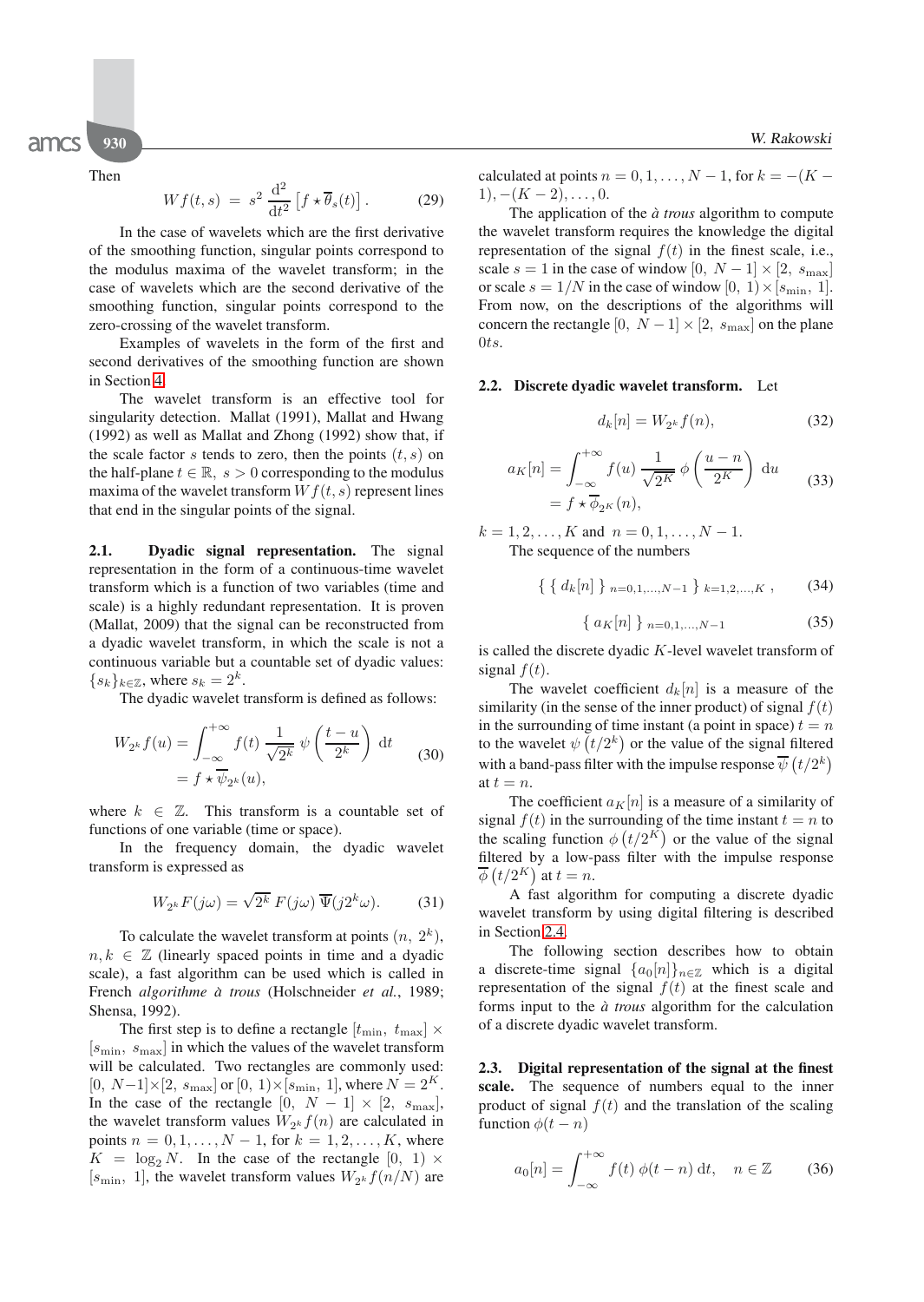is a discrete representation of signal  $f(t)$  at scale  $2^0$ . By introducing in the above equation a new variable  $u = t$  $n$ , we obtain

$$
a_0[n] = \int_{-\infty}^{+\infty} f(n+u) \phi(u) \, \mathrm{d}u, \quad n \in \mathbb{Z}, \qquad (37)
$$

showing that the  $n$ -th sample of the discrete signal is produced by the averaging signal  $f(t)$  in the surrounding of the time instant  $t = n$ , with the scaling function  $\phi(u)$ as a weighing function. The sequence  $(a_0[n])$  can also be considered a sample of the signal filtered by the filter with the impulse response equal  $\bar{\phi}(t) = \phi(-t)$ . Indeed, let the signal  $f_0(t)$  be the result of filtration. Thus,

$$
f_0(t) = \int_{-\infty}^{+\infty} f(u) \,\overline{\phi}(t-u) \, \mathrm{d}u,\tag{38}
$$

and then  $a_0[n] = f_0(n)$ . The Fourier transform of signal  $f_0(t)$  is given by

$$
F_0(j\omega) = F(j\omega) \overline{\Phi}(j\omega). \tag{39}
$$

<span id="page-4-0"></span>**2.4.** *Algorithme a trous `* **.** In order to describe the algorithm for computing the discrete dyadic wavelet transform, numerical sequences are introduced and defined as follows:

$$
a_k[n] = \int_{-\infty}^{+\infty} f(u) \frac{1}{\sqrt{2^k}} \phi\left(\frac{u-n}{2^k}\right) du
$$
  
=  $f \star \overline{\phi}_{2^k}(n),$  (40)

$$
d_k[n] = \int_{-\infty}^{+\infty} f(u) \frac{1}{\sqrt{2^k}} \psi\left(\frac{u-n}{2^k}\right) du
$$
  
=  $f \star \overline{\psi}_{2^k}(n),$  (41)

 $n = 0, 1, \ldots, N - 1$  and  $k = 1, \ldots, K$ .

Let  $h_k = (h_k[n])$ ,  $k \geq 0$ , be a digital filter with the impulse response created from the impulse response of filter  $h = (h[n])$  in such a way that, between each two adjacent coefficients of filter  $h$ ,  $2<sup>k</sup> - 1$  zeros are inserted, and  $\overline{h}_k[n] = h_k[-n]$ ; analogically, this is applied to filters  $g_k$ . The coefficients of the discrete dyadic wavelet transform of signal  $a_0$  can be calculated in the iterative process specified in the following theorem.

**Theorem 1.** *For*  $k \geq 0$ *,* 

$$
d_{k+1}[n] = a_k \star \overline{g}_k[n],\tag{42}
$$

$$
a_{k+1}[n] = a_k \star \overline{h}_k[n]. \tag{43}
$$

*Proof.* The proof of this theorem can be found in the book of Mallat (2009).



<span id="page-4-1"></span>Fig. 1. Filter bank performing one step of the  $\dot{a}$  trous algorithm.

Figure [1](#page-4-1) shows a bank of digital filters implementing one step of the discrete dyadic wavelet transform.

The transfer functions of the filters  $\overline{g}_k$  and  $\overline{h}_k$  are respectively equal to

<span id="page-4-3"></span>
$$
\overline{G}_k(e^{j\omega}) = \overline{G}(e^{j2^k\omega}),\tag{44}
$$

<span id="page-4-4"></span>
$$
\overline{H}_k(e^{j\omega}) = \overline{H}(e^{j2^k\omega}).
$$
\n(45)

#### **3. Box splines**

The starting point for the construction of a box spline is defining the gate function (Unser, 1999; Press *et al.*, 2007; Boor, 1978)

$$
b(t) = \begin{cases} 1, & 0 \le t < 1, \\ 0, & \text{otherwise.} \end{cases}
$$

The Fourier transform of the gate function is

$$
B(j\omega) = \frac{1 - e^{-j\omega}}{j\omega}
$$
  
=  $e^{-j\omega/2} \frac{\sin(\omega/2)}{\omega/2}$ . (46)

The gate function  $b(t)$  is a box spline of zero degree  $b<sub>0</sub>(t)$ . The box spline of  $m$  degree is defined recursively as a convolution of the gate function  $b(t)$  with the box spline of  $m-1$  degree, thus  $b_m(t) = b_{m-1} \star b(t)$ ,  $m = 1, 2, \ldots$ . The support of the box spline of  $m$  degree is included in interval [0,  $m + 1$ ].

The convolution in the time domain corresponds to multiplication in the frequency domain of Fourier transforms, so the Fourier transform of the box spline of the  $m$ -th degree is

<span id="page-4-2"></span>
$$
B_m(j\omega) = e^{-j(m+1)\omega/2} \left[ \frac{\sin(\omega/2)}{\omega/2} \right]^{m+1}.
$$
 (47)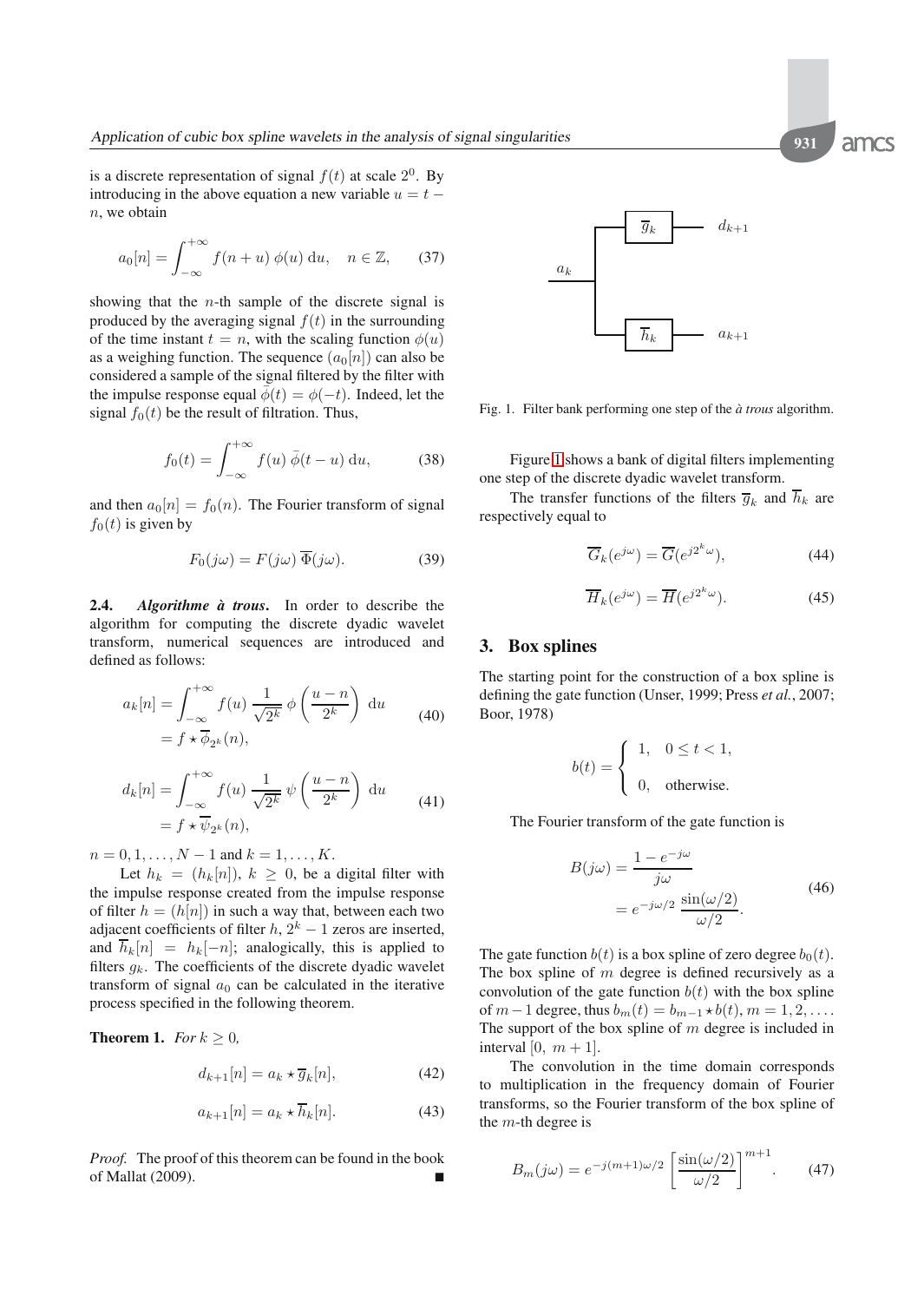The box spline of degree  $m$  can be calculated by using the box splines of degree  $m - 1$ ,

$$
b_m(t) = [t b_{m-1}(t) + (m+1-t) b_{m-1}(t-1)] / m.
$$
\n(48)

The derivative of box spline of degree  $m$  can be calculated by using the box spline of degree  $m - 1$ ,

<span id="page-5-6"></span>
$$
b'_m(t) = b_{m-1}(t) - b_{m-1}(t-1). \tag{49}
$$

The integer translations of box splines  $b_m(t - n)$ ,  $n \in \mathbb{Z}$ , are not orthogonal to one another. Thus

$$
\int_{-\infty}^{+\infty} b_m(t-n) b_m(t-k) dt \neq \delta[n-k].
$$
 (50)

There is a procedure of orthogonalization; however, splines received as a result do not have a compact support but decay quickly (exponentially).

**3.1. Box spline of the third degree.** The box spline of degree 3  $b_3(t)$  has a support equal to interval [0, 4].

On each of the subintervals  $[k, k+1], 0 \leq k \leq$ 3, the value of the function is determined by another polynomial of the third degree, but a connection of different polynomials in the internal nodes, i.e., at points  $t = 1, 2, 3$ , is twice continuously differentiable.

Table [1](#page-5-1) shows polynomials defining the box spline of the third degree, and Fig. [2](#page-5-2) presents the shape of the function.

<span id="page-5-1"></span>Table 1. Polynomials describing the box spline of the third degree  $b_2(t)$ .

| $H^{\text{loc}}$ $\sigma$ <sub>0</sub> $\sigma$ <sub>1</sub> . |                                                                                  |
|----------------------------------------------------------------|----------------------------------------------------------------------------------|
| Interval $b_3(t)$                                              |                                                                                  |
| $t<0$ 0                                                        |                                                                                  |
| $0 \le t < 1 \le \frac{1}{6} t^3$                              |                                                                                  |
|                                                                | $1 \leq t < 2 \left( -\frac{1}{2}t^3 + 2t^2 - 2t + \frac{2}{3} \right)$          |
|                                                                | $2 \le t < 3 \left(-\frac{1}{2}(4-t)^3 + 2(4-t)^2 - 2(4-t) + \frac{2}{3}\right)$ |
| $3 \leq t < 4 \leq \frac{1}{6}(4-t)^3$                         |                                                                                  |
| $t > 4$ 0                                                      |                                                                                  |

The Fourier transform of the cubic box spline is

$$
B_3(j\omega) = e^{-j2\omega} \left[ \frac{\sin(\omega/2)}{\omega/2} \right]^4.
$$
 (51)

# <span id="page-5-0"></span>**4. Scaling function and wavelet in the form of a cubic box spline**

The scaling function is expressed as a box spline function of the third degree shifted to the left by two units. Thus

<span id="page-5-5"></span>
$$
\phi(t) = b_3(t+2). \tag{52}
$$



<span id="page-5-2"></span>Fig. 2. Box spline of the third degree  $b_3(t)$ .

Figure [3](#page-5-3) shows the graph of the scaling function and Table [2](#page-5-4) the polynomials describing that function.

The Fourier transform of the scaling function is equal



<span id="page-5-3"></span>Fig. 3. Scaling function  $\phi(t)$  in the form of translation of the cubic box spline.

<span id="page-5-4"></span>Table 2. Polynomials describing the scaling function  $\phi(t)$  in the form of the cubic box spline.

| Interval         | $\phi(t)$                                         |
|------------------|---------------------------------------------------|
| $t<-2$           | - 0                                               |
| $-2 \leq t < -1$ | $(t+2)^3/6$                                       |
|                  | $-1 \le t < 0$ $- t^3/2 - t^2 + 2/3$              |
|                  | $0 \leq t < 1$ $\left  t^3/2 - t^2 + 2/3 \right $ |
| $1 \leq t < 2$   | $(2-t)^3/6$                                       |
| t > 2            |                                                   |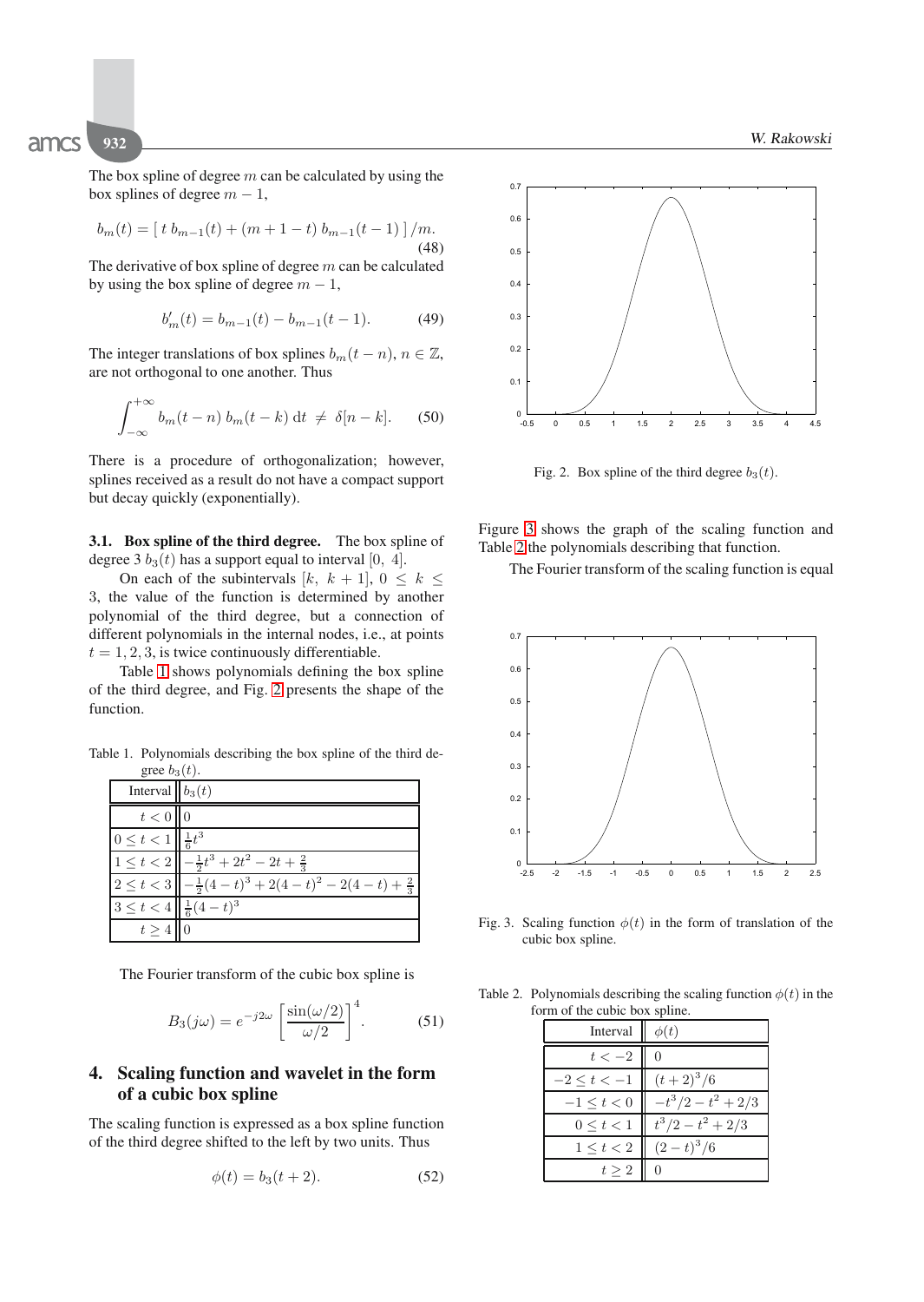-10 -8 -6 -4 -2 0 2 4 6 8 10  $0 - 10$ 

<span id="page-6-0"></span>Fig. 4. Magnitude of the Fourier transform of the scaling function  $\phi(t)$  in the form of a cubic box spline.

to

0.2

0.4

0.6

0.8

1

$$
\Phi(j\omega) = \left[\frac{\sin(\omega/2)}{\omega/2}\right]^4.
$$
\n(53)

Figure [4](#page-6-0) shows the magnitude of the Fourier transform of the scaling function in the form of a cubic box spline. The transfer function of filter  $h$  corresponding to the scaling function  $\phi(t)$  can be calculated from the dilation equation expressed in the frequency domain [\(13\)](#page-2-0),

$$
H\left(e^{j\omega}\right) = \sqrt{2} \frac{\Phi(j2\omega)}{\Phi(j\omega)}.
$$
 (54)

The transfer function of filter  $h$  corresponding to the scaling function as a cubic box spline is

<span id="page-6-7"></span>
$$
H\left(e^{j\omega}\right) = \sqrt{2} \left(\frac{\sin \omega}{\omega}\right)^4 \left[\frac{\sin(\omega/2)}{\omega/2}\right]^{-4}
$$

$$
= \sqrt{2} \left(\cos \frac{\omega}{2}\right)^4
$$

$$
= \frac{\sqrt{2}}{16} \left(e^{j2\omega} + 4e^{j\omega} + 6\right)
$$

$$
+4e^{-j\omega} + e^{-j2\omega}).
$$
(55)

The magnitude of the transfer function of filter  $h$  is shown in Fig. [5.](#page-6-1) The coefficients of filter  $h$  are summarized in Table [3.](#page-6-2)

<span id="page-6-2"></span>Table 3. Coefficients of the lowpass filter  $h[n]$  corresponding to the scaling function  $\phi(t)$  as a cubic box spline.

| u | $\overline{10}$ |  |  |
|---|-----------------|--|--|

The wavelet  $\psi(t)$  can be constructed based on Eqn. [\(14\)](#page-2-1) by first selecting the high-pass filter  $q$ . The shortest high-pass filter is the Haar one, for which the impulse response coefficients are given in Table [4](#page-6-3) and the transfer function is equal to

$$
G\left(e^{j\omega}\right) = -\frac{\sqrt{2}}{2} + \frac{\sqrt{2}}{2}e^{-j\omega}
$$

$$
= -j\sqrt{2}e^{-j\frac{\omega}{2}}\sin\frac{\omega}{2}.
$$
(56)

<span id="page-6-6"></span><span id="page-6-3"></span>Table 4. Coefficients of the high-pass filter  $q[n]$  corresponding to the wavelet  $\psi(t)$  in the form of the cubic spline [\(57\)](#page-6-4).

| n |  |
|---|--|

The wavelet corresponding to this filter is equal to

<span id="page-6-4"></span>
$$
\psi(t) = -\phi(2t) + \phi(2t - 1). \tag{57}
$$

From [\(52\)](#page-5-5), we obtain  $\phi(2t) = b_3(2t+2)$  and  $\phi(2t-1) =$  $b_3(2t + 1)$ , so

<span id="page-6-5"></span>
$$
\psi(t) = -b_3(2t+2) + b_3(2t+1). \tag{58}
$$

It is easy to see that the support of the wavelet is the interval  $[-1, 1.5]$ .

By introducing a new variable  $\tau = 2t + 2$ , Eqn. [\(58\)](#page-6-5) takes the form of

$$
-\psi\left(\frac{\tau-2}{2}\right) = b_3(\tau) - b_3(\tau-1). \tag{59}
$$

The right hand-side of the above equation, according to [\(49\)](#page-5-6), is the derivative of  $b_4(\tau)$ , so

$$
\psi\left(\frac{\tau-2}{2}\right) = -\frac{\mathrm{d}}{\mathrm{d}\tau} b_4(\tau). \tag{60}
$$



<span id="page-6-1"></span>Fig. 5. Magnitude of the transfer function of filter  $h$  corresponding to the scaling function as a cubic box spline.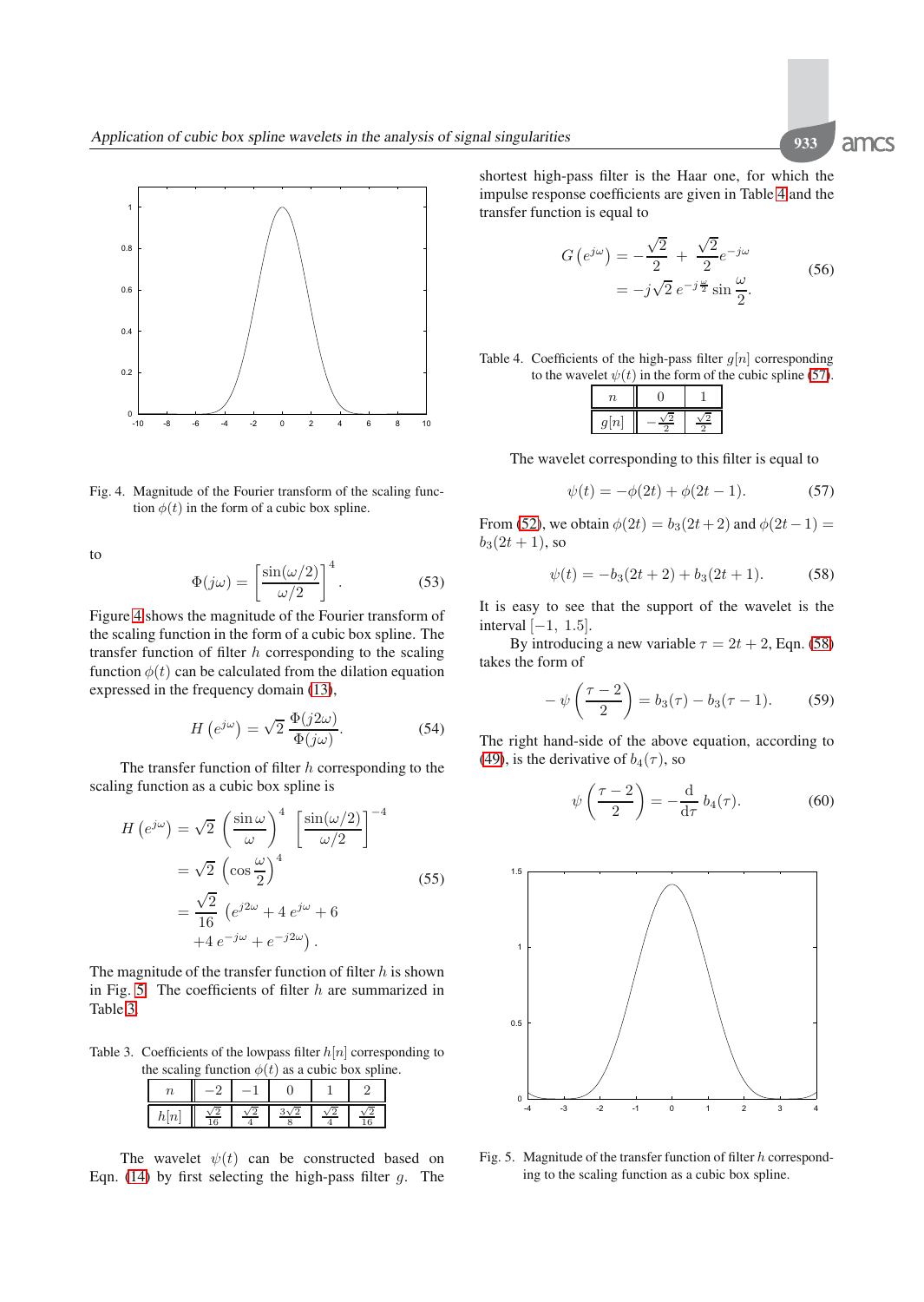Going back to the variable  $t$ , we obtain

$$
\psi(t) = -\frac{\mathrm{d}}{\mathrm{d}t} \left[ \frac{1}{2} b_4(2t+2) \right],\tag{61}
$$

which means that the smoothing function is equal to

$$
\theta(t) = \frac{1}{2} b_4(2t + 2) \tag{62}
$$

and  $\psi(t) = -\theta'(t)$ .

The Fourier transform of the wavelet is calculated using the wavelet equation [\(14\)](#page-2-1),

$$
\Psi(j\omega) = \frac{1}{\sqrt{2}} G(e^{j\frac{\omega}{2}}) \Phi(j\omega/2)
$$

$$
= \frac{-j\omega}{4} e^{-j\frac{\omega}{4}} \left[ \frac{\sin(\omega/4)}{\omega/4} \right]^5.
$$
(63)

The transfer function of filter  $g$  expressed by the formula [\(56\)](#page-6-6) has one zero for  $\omega = 0$ , so the corresponding wavelet has one vanishing moment.

Table 5. Polynomials describing the wavelet  $\psi(t)$  in the form of a cubic spline corresponding to filter  $g$  with coefficients given in Table [4.](#page-6-3)

| Interval $\ \psi(t)\ $                        |                                                |
|-----------------------------------------------|------------------------------------------------|
| $t < -1$                                      | $\overline{0}$                                 |
| $-1 \le t < -0.5$ $\Big  -\frac{4}{3}(1+t)^3$ |                                                |
| $-0.5 \le t < 0$                              | $\frac{16}{3}t^3+6t^2+t-\frac{1}{2}$           |
| $0 \le t < 0.5$                               | $-8t^3+6t^2+t-\frac{1}{2}$                     |
| $0.5 \le t < 1$                               | $\frac{16}{3}t^3 - 14t^2 + 11t - \frac{13}{6}$ |
| $1 \le t < 1.5$                               | $\frac{4}{3}(\frac{3}{2}-t)^3$                 |
| $t \geq 1.5$                                  | $\Omega$                                       |

Table 6. Smoothing function  $\theta(t)$  in the form of a scaled and translated box spline of the fourth degree.

| Interval                                                  | $\theta(t)$                                                                                       |
|-----------------------------------------------------------|---------------------------------------------------------------------------------------------------|
| $t<-1$                                                    | ШO                                                                                                |
| $-1 \leq t < -0.5$ $\left  \right $ $-\frac{1}{3}(1+t)^4$ |                                                                                                   |
|                                                           | $-0.5 \le t < 0$ $\Big  -\frac{4}{3}t^4 - 2t^3 - \frac{1}{2}t^2 + \frac{1}{2}t + \frac{11}{48}$   |
|                                                           | $0 \leq t < 0.5$ $\left\  2t^4 - 2t^3 - \frac{1}{2}t^2 + \frac{1}{2}t + \frac{11}{48} \right\}$   |
| $0.5 \le t \le 1$                                         | $\left[-\frac{4}{3}t^4 + \frac{14}{3}t^3 - \frac{11}{2}t^2 + \frac{13}{6}t + \frac{1}{48}\right]$ |
| $1 \leq t < 1.5$ $\left\  \frac{1}{3}(1.5-t)^4 \right\ $  |                                                                                                   |
| $t \geq 1.5$                                              |                                                                                                   |

An alternative wavelet  $\psi(t)$  can be constructed by selecting the high-pass filter  $q$  with three impulse response coefficients given in Table [7](#page-7-0) and the transfer function



<span id="page-7-3"></span>Fig. 6. Wavelet  $\psi(t)$  in the form of a cubic spline corresponding to filter  $q$  with coefficients given in Table [4.](#page-6-3)

<span id="page-7-2"></span>equal to

$$
G\left(e^{j\omega}\right) = \frac{\sqrt{2}}{4}e^{j\omega} - \frac{\sqrt{2}}{2} + \frac{\sqrt{2}}{4}e^{-j\omega}
$$

$$
= -\sqrt{2}\left(\sin\frac{\omega}{2}\right)^2.
$$
 (64)

<span id="page-7-0"></span>Table 7. Coefficients of the high-pass filter  $g[n]$  corresponding to the wavelet  $\psi(t)$  in the form of a spline function of the third degree [\(65\)](#page-7-1).

The wavelet corresponding to this filter is equal to

<span id="page-7-1"></span>
$$
\psi(t) = \frac{1}{2}\phi(2t+1) - \phi(2t) + \frac{1}{2}\phi(2t-1),\tag{65}
$$

and has support  $[-1.5, 1.5]$ . Filter g with the transfer function [\(64\)](#page-7-2) has two zeros for  $\omega = 0$ , so the corresponding wavelet has two vanishing moments. In Fig. [10,](#page-9-0) it can be seen that the wavelet has three local extremes. The Fourier transform of the wavelet is equal to

$$
\Psi(j\omega) = \frac{(j\omega)^2}{4} \left[ \frac{\sin(\omega/4)}{\omega/4} \right]^6.
$$
 (66)

The expression

$$
\frac{1}{2} \left[ \frac{\sin(\omega/4)}{\omega/4} \right]^6 \tag{67}
$$

is, in accordance with [\(47\)](#page-4-2), the Fourier transform of  $b_5\left(2(t+\frac{3}{2})\right)$ The value  $(j\omega)^2$  in the Fourier transform corresponds to the second derivative of function

amcs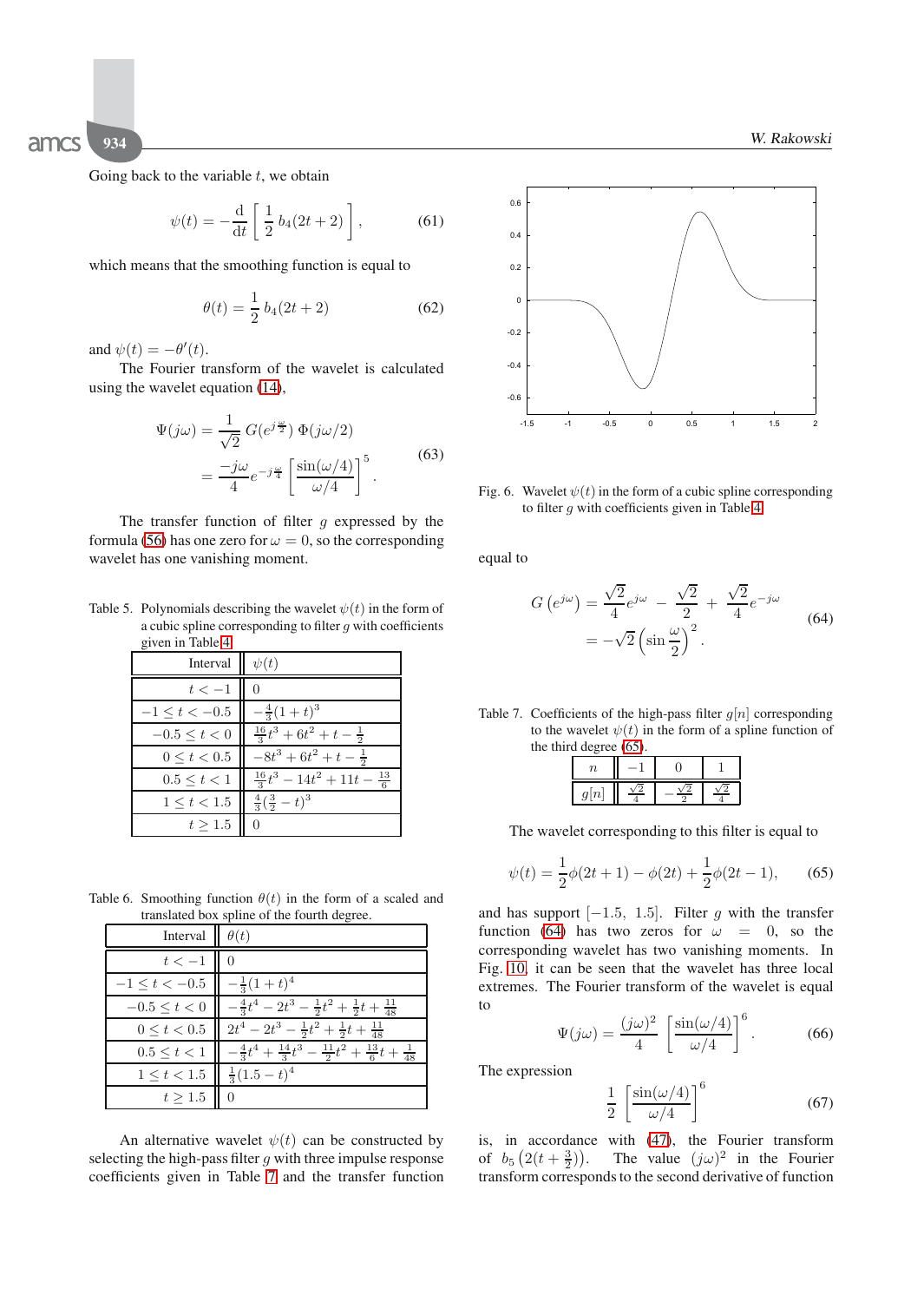

Fig. 7. Magnitude of the Fourier transform of the wavelet  $\psi(t)$ in the form of a cubic spline corresponding to filter  $q$ with coefficients given in Table [4.](#page-6-3)

 $b_5\left(2(t+\frac{3}{2})\right)$ . Thus, the wavelet

$$
\psi(t) = \frac{\mathrm{d}^2}{\mathrm{d}t^2} \left\{ \frac{1}{2} b_5 \left[ 2 \left( t + \frac{3}{2} \right) \right] \right\},\tag{68}
$$

and the smoothing function is

$$
\theta(t) = \frac{1}{2} b_5(2t + 3). \tag{69}
$$

The discussed wavelet is similar to the *Mexican hat* wavelet, described by

$$
\psi(t) = \frac{2}{\pi^{1/4}\sqrt{3}}(t^2 - 1)e^{-t^2/2}
$$
\n(70)

and shown in Fig. [12.](#page-10-1)

The Mexican hat wavelet is the second derivative of the Gaussian function. The Gaussian function is the result of convolution of an infinite number of gate functions, i.e.,  $\lim_{m\to+\infty} b_m(t)$ ; it belongs to the space of function  $C^{\infty}$  and, as the scale factor tends to zero, the Gaussian function tends to the Dirac distribution  $\delta(t)$ . The whole axis  $(-\infty, +\infty)$  is the support of the Gaussian function and the Mexican hat wavelet. The Mexican hat wavelet was the first one used for multiscale filtering (Witkin, 1983; 1984) and detection of signal singularities (Mallat, 1991).

If there is a need for having synthesis filters (reconstruction filters), then a low-pass filter of the synthesis can be assumed equal to the low-pass filter analysis, i.e.,  $\tilde{h} = h$ , as a consequence of the synthesis scaling function  $\widetilde{\phi}(t) = \phi(t)$ . The transfer function of the high-pass synthesis filter  $\tilde{q}$  can be calculated from the *conditions of a perfect signal reconstruction* (Mallat, 2009;



Fig. 8. Smoothing function  $\theta(t)$  in the form of a scaled and translated box spline of the fourth degree.



Fig. 9. Magnitude of the Fourier transform of the smoothing function  $\theta(t)$  as a scaled and translated box spline of the fourth degree.

Rakowski, 2003) expressed by

$$
\widetilde{H}(e^{j\omega}) H^*(e^{j\omega}) + \widetilde{G}(e^{j\omega}) G^*(e^{j\omega}) = 2, \qquad (71)
$$

from which

$$
\widetilde{G}(e^{j\omega}) = \frac{2 - |H(e^{j\omega})|^2}{G^*(e^{j\omega})}.
$$
 (72)

Having the transfer function of the filter  $\widetilde{G}(e^{j\omega})$ , one can calculate the coefficients of the impulse response  $\tilde{g}[n]$ , and the synthesis wavelet  $\tilde{\psi}(t)$  is calculated using the wavelet equation [\(14\)](#page-2-1). Different synthesis wavelet filters calculated with the FFT algorithm are presented by Zhao *et al.* (2013).

amcs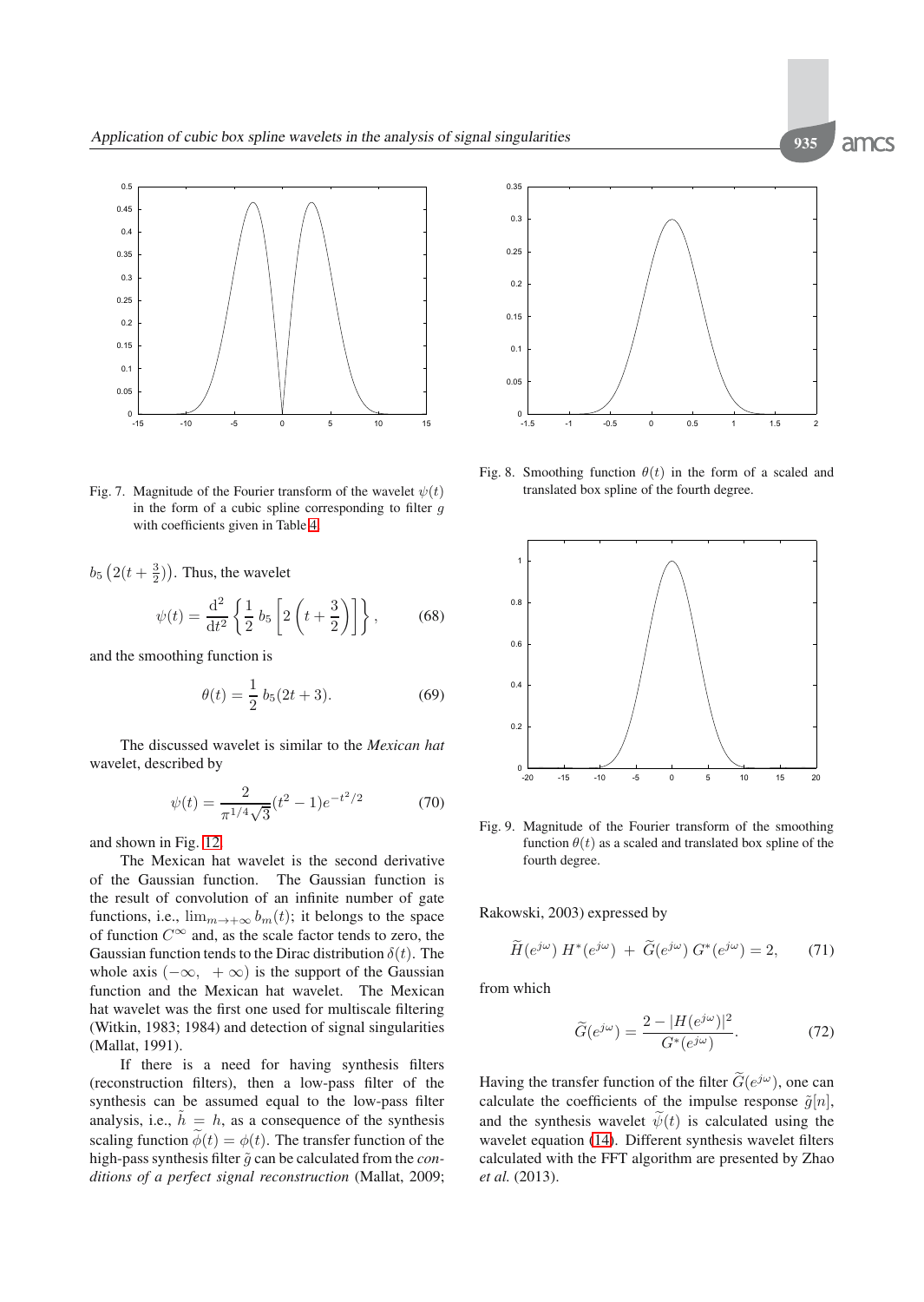

<span id="page-9-0"></span>Fig. 10. Wavelet  $\psi(t)$  in the form of a cubic spline corresponding to filter  $q$  with coefficients given in Table [7.](#page-7-0)

## **5. Scale-frequency analysis of a dyadic wavelet transform**

Multiscale signal decomposition by a dyadic wavelet transform can be seen as a band decomposition of a signal in the frequency domain.

Figure [13](#page-10-2) shows a filter configuration carrying K-level discrete dyadic decomposition of signal  $a_0$ . It follows from it that the Fourier transform of signals  $d_k$ ,  $k = 1, 2, \ldots, K$ , can be expressed as

$$
D_1(e^{j\omega}) = A_0(e^{j\omega}) \overline{G}_0(e^{j\omega}), \tag{73}
$$

$$
D_k(e^{j\omega}) = A_0(e^{j\omega}) \overline{G}_{k-1}(e^{j\omega}) \prod_{l=0}^{k-2} \overline{H}_l(e^{j\omega}), \quad (74)
$$

 $k = 2, 3, \ldots, K$ . Defining the equivalent filter transfer functions at scales  $2^k$ ,  $k = 1, 2, \ldots, K$ , as

$$
P_k(e^{j\omega}) = D_k(e^{j\omega})/A_0(e^{j\omega})
$$
\n(75)

and taking into account [\(44\)](#page-4-3) and [\(45\)](#page-4-4), we obtain

$$
P_1(e^{j\omega}) = \overline{G}(e^{j\omega}),\tag{76}
$$

$$
P_k(e^{j\omega}) = \overline{G}(e^{j2^{k-1}\omega}) \prod_{l=0}^{k-2} \overline{H}(e^{j2^l\omega}), \qquad (77)
$$

 $k = 2, 3, \ldots, K$ .

In the case of filters  $\bar{h}$ ,  $\bar{g}$  with real impulse response coefficients, the transfer functions take the form of

<span id="page-9-3"></span>
$$
P_1(e^{j\omega}) = G^*(e^{j\omega}),\tag{78}
$$

<span id="page-9-4"></span>
$$
P_k(e^{j\omega}) = G^*(e^{j2^{k-1}\omega}) \prod_{l=0}^{k-2} H^*(e^{j2^l\omega}), \qquad (79)
$$

 $k = 2, 3, \ldots, K$ .



Fig. 11. Magnitude of the Fourier transform of the wavelet  $\psi(t)$ in the form of a cubic spline corresponding to filter  $q$ with coefficients given in Table [7.](#page-7-0)

**5.1. Frequency characteristics of the equivalent cubic filters.** The starting point for the construction of the frequency characteristics of the equivalent cubic filters  $P_k$ ,  $k = 2, 3, \ldots, K$ , is a transfer function of the filter associated with the scaling function [\(55\)](#page-6-7),

<span id="page-9-1"></span>
$$
H(e^{j\omega}) = \sqrt{2} \, \left(\cos\frac{\omega}{2}\right)^4, \tag{80}
$$

and a transfer function of the filter associated with a wavelet.

**5.1.1. Wavelet as the first derivative of a smoothing** function. In this case, the smoothing function is a box spline of the fourth degree and the wavelet is a cubic box spline. A transfer function of the filter corresponding to the wavelet as the first derivative of a smoothing function, according to [\(56\)](#page-6-6), is equal to

<span id="page-9-2"></span>
$$
G(e^{j\omega}) = -j\sqrt{2} e^{-j\frac{\omega}{2}} \sin\frac{\omega}{2}.
$$
 (81)

Transfer functions of equivalent filters are obtained after inserting [\(80\)](#page-9-1) and [\(81\)](#page-9-2) into [\(78\)](#page-9-3) and [\(79\)](#page-9-4). Figure [14](#page-10-3) shows the magnitudes of the filter transfer functions at scales  $2^2$ ,  $2^3$ ,  $2^4$ ,  $2^5$ . Table [8](#page-10-4) presents 3dB pass-bands of these filters.

**5.1.2. Wavelet as the second derivative of a smoothing function.** In this case, the smoothing function is a box spline of the fifth degree and the wavelet is a cubic spline. A transfer function of the filter associated with the wavelet in the form of the second derivative of a smoothing function, according to [\(64\)](#page-7-2), is equal to

<span id="page-9-5"></span>
$$
G(e^{j\omega}) = -\sqrt{2}\left(\sin\frac{\omega}{2}\right)^2.
$$
 (82)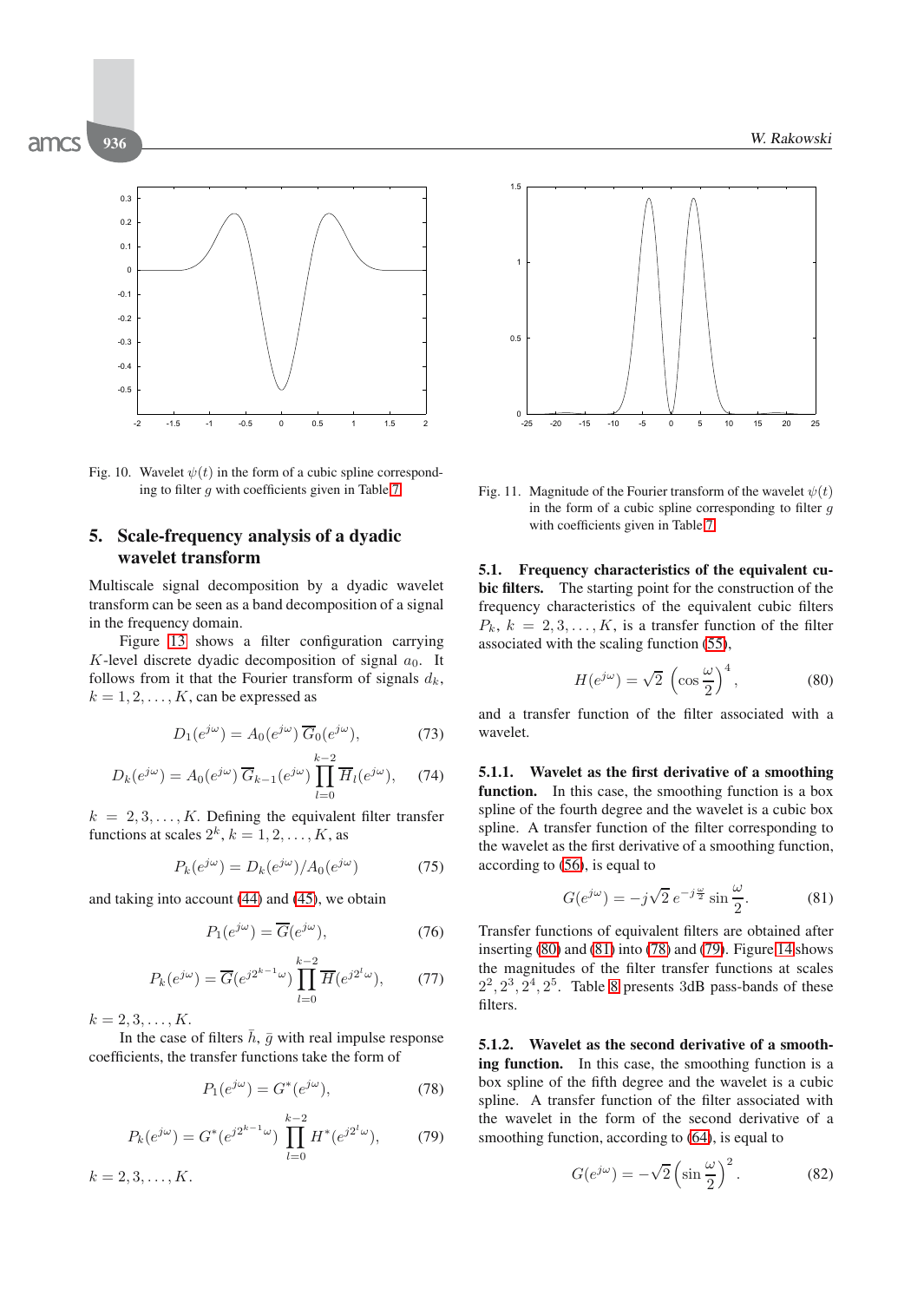

<span id="page-10-1"></span>Fig. 12. Mexican hat wavelet.



<span id="page-10-2"></span>Fig. 13. Filter bank implementing the  $\hat{a}$  trous algorithm.

Transfer functions of the equivalent filters are obtained after inserting [\(80\)](#page-9-1) and [\(82\)](#page-9-5) into [\(78\)](#page-9-3) and [\(79\)](#page-9-4). Figure [15](#page-11-0) shows magnitudes of the transfer functions of the equivalent filters at scales  $2^2$ ,  $2^3$ ,  $2^4$ ,  $2^5$ . Table [9](#page-11-1) shows 3 dB passband of these filters.

## <span id="page-10-0"></span>**6. Regularity and singularity of a signal**

The formal definition of the singularity of a signal is associated with the Lipschitz exponent and Lipschitz regularity, explained below. If the signal  $f(t)$  is differentiable, then the number of the derivatives is a measure of its smoothness. Let the signal  $f(t)$  have the Fourier transform  $F(j\omega)$  and be m-times differentiable. The Fourier transform of the  $m$ -th derivative of the signal is  $(j\omega)^m F(j\omega)$ . If the value of  $\alpha$  is in the interval  $m \le \alpha < m + 1$  and such that

$$
\int_{-\infty}^{+\infty} |F(j\omega)| (1+|\omega|^{\alpha}) d\omega < +\infty, \quad (83)
$$



<span id="page-10-3"></span>Fig. 14. Magnitudes of the filter transfer functions associated with the cubic box wavelet in the form of the first derivative of the smoothing function at scales  $2^2$ ,  $2^3$ ,  $2^4$ ,  $2^5$ .

| $2, K \equiv 1, 2, 3, 4, 3$ |           |                     |        |  |
|-----------------------------|-----------|---------------------|--------|--|
|                             | Scale     | Passband 3 dB [rad] |        |  |
|                             | $s = 2^1$ | 0.2500              | 0.5000 |  |
|                             | $s = 2^2$ | 0.0654              | 0.2129 |  |
|                             | $s = 2^3$ | 0.0303              | 0.0986 |  |
|                             | $s = 2^4$ | 0.0156              | 0.0488 |  |
|                             | $s=2^5$   | 0.0078              | 0.0234 |  |

<span id="page-10-4"></span>Table 8. 3 dB pass bands of equivalent filters  $P_k(e^{j\omega})$  at scales  $s = 2^k, k =$ 

then it is said that the signal  $f(t)$  is uniformly Lipschitz with exponent  $\alpha$ . If the supremum of values  $\alpha$  satisfies the above condition of convergence of the integral, then the supremum is a measure of the global regularity of the signal. The notion of regularity is an extension of the concept of smoothness measured by the number of derivatives. For example, the scaling functions corresponding to the  $9/7$  low-pass filters (Fig. [16\)](#page-11-2) used in the JPEG2000 image compression standard (Skodras *et al.*, 2001) have Lipschitz exponents equal respectively to 1.07 and 1.70 (Unser and Blu, 2003).

The Fourier transform of the signal does not allow determination of the local regularity of the signal, i.e., the regularity at a point and its surrounding. Point regularity in terms of the Lipschitz exponent is associated with estimation of the error of signal approximation by the Taylor polynomial.

Let the signal  $f(t)$  have m continuous derivatives. The Taylor polynomial

$$
p_v(t) = f(v) + \sum_{k=1}^{m} \frac{f^{(k)}(t)}{k!} (t - v)^k
$$
 (84)

amcs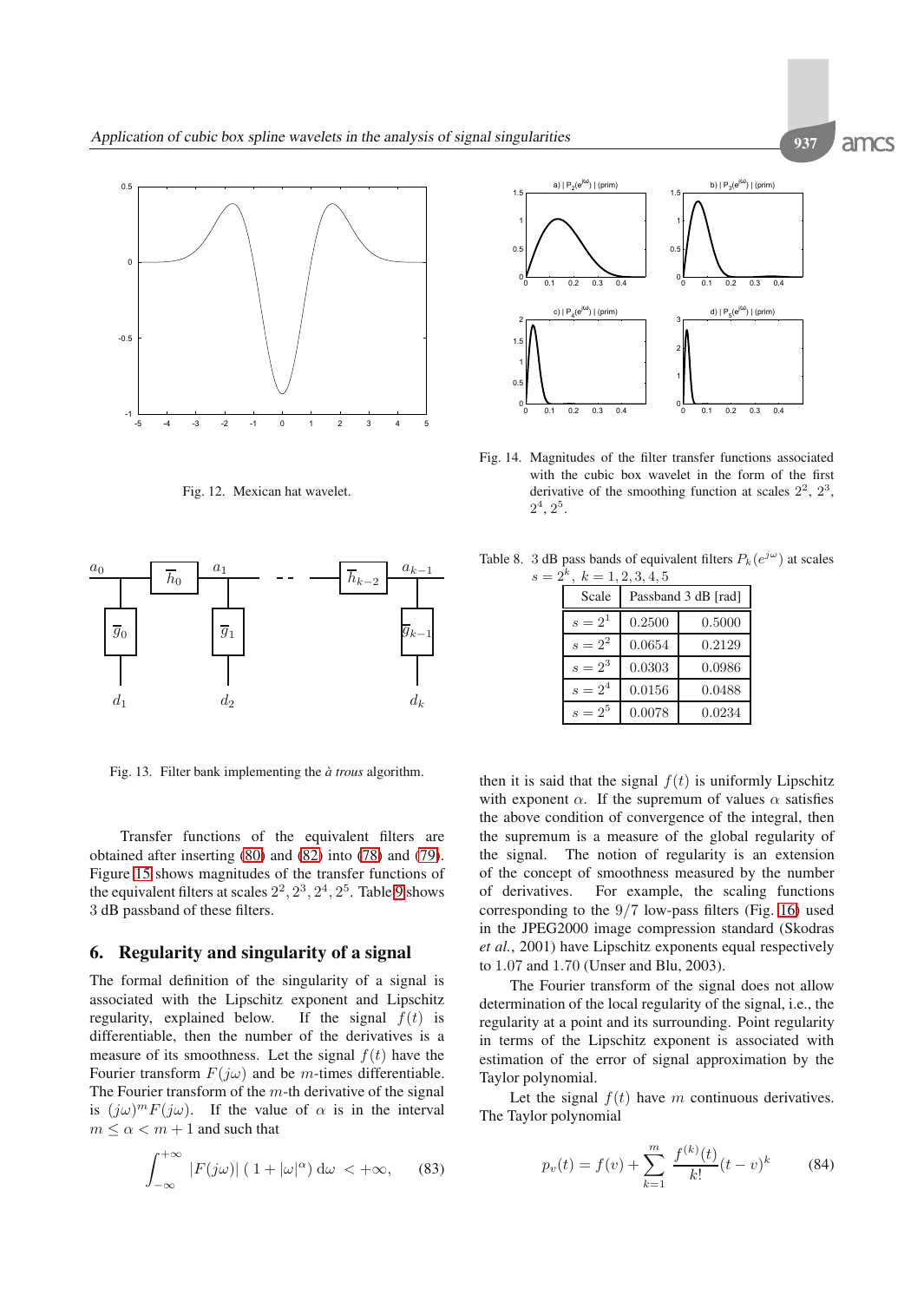

<span id="page-11-0"></span>Fig. 15. Magnitudes of the transfer functions of the equivalent filters associated with the cubic wavelet as the second derivative of the smoothing function at scales  $2^2$ ,  $2^3$ ,  $2^4$ ,  $2^5$ .

<span id="page-11-1"></span>Table 9. 3 dB pass bands of equivalent filters  $P_k(e^{j\omega})$  at scales  $s = 2^k$ ,  $k = 1, 2, 3, 4, 5$ .

| scale     | 3 dB band [rad] |        |  |  |
|-----------|-----------------|--------|--|--|
| $s = 2^1$ | 0.3184          | 0.5000 |  |  |
| $s = 2^2$ | 0.1045          | 0.2344 |  |  |
| $s = 2^3$ | 0.0498          | 0.1104 |  |  |
| $s = 2^4$ | 0.0244          | 0.0547 |  |  |
| $s=2^5$   | 0.0127          | 0.0264 |  |  |

approximates the signal  $f(t)$  in the neighborhood of point  $v$  with the error

<span id="page-11-4"></span>
$$
e_v(t) = f(t) - p_v(t).
$$
 (85)

The Lipschitz exponent estimates the approximation error and determines the regularity of the signal in the following way (Mallat, 2009):

• At a point the signal  $f(t)$  has v the Lipschitz exponent  $\alpha \geq 0$  if there exist a constant  $K > 0$  and polynomial  $p_v(t)$  of degree  $m = \lfloor \alpha \rfloor$  such that, for each  $t \in \mathbb{R}$ ,

<span id="page-11-3"></span>
$$
|f(t) - p_v(t)| \leq K |t - v|^{\alpha}.
$$
 (86)

- The signal  $f(t)$  is uniformly Lipschitz  $\alpha$  into interval  $[a, b]$  if it satisfies the Lipschitz condition [\(86\)](#page-11-3) for all  $v \in [a, b]$  with a constant K independent of v.
- The Lipschitz regularity of the signal  $f(t)$  at a point v or in the interval  $[a, b]$  is defined by the supremum of the values  $\alpha$  such that  $f(t)$  has Lipschitz exponent  $\alpha$ .



<span id="page-11-2"></span>Fig. 16. Scaling functions corresponding to 9/7 biorthogonal filters.

If  $0 \leq \alpha \leq 1$ , then the signal is non-differentiable at the point  $v$  and the Lipschitz condition is expressed by the following inequality:

$$
|f(t) - f(v)| \leq K |t - v|^{\alpha}.
$$
 (87)

A signal that is bounded but non-continuous at a point v has the Lipschitz exponent equal to 0. If  $0 < \alpha <$ 1, then the signal at the point v is singular. If  $\alpha \geq 1$ , then  $f^{(p)}(t)$ , where  $p = \lfloor \alpha \rfloor$  has the Lipschitz exponent equal to  $\alpha - p$ , and if  $\alpha - p > 0$ , then that value is a measure of the singularity of the *p*-th derivative of the signal  $f(t)$ .

A wavelet transform of a signal, calculated with a wavelet that has enough vanishing moments is equal to the wavelet transform of the error approximation [\(85\)](#page-11-4). Let the vanishing moment number  $p$  of the wavelet be no less than the Lipschitz exponent  $\alpha$ , i.e.,  $p \geq \alpha$ . Thus,

$$
Wf(t,s) = Wp_v(t,s) + We_v(t,s)
$$
  
= 
$$
We_v(t,s),
$$
 (88)

because the wavelet is orthogonal to  $p<sub>v</sub>(t)$ . It follows that, if  $0 \leq \alpha \leq 1$ , then a wavelet with one vanishing moment can be used; if  $1 < \alpha \leq 2$ , then a wavelet with two vanishing moments should be used. Among all the singular points, the so-called isolated singularities stand out. A point  $v$  is an isolated singular point if the maximum values of the wavelet transform modulus at a scale s less than a certain scale  $s_0$  are located in a cone

$$
|t - v| \le Cs,\tag{89}
$$

where  $C$  is a certain positive constant. Mallat (2009) shows that in the case of the isolated singular points there exists a constant  $A > 0$  such that

$$
|Wf(t,s)| \le A s^{\alpha + 1/2}.
$$
 (90)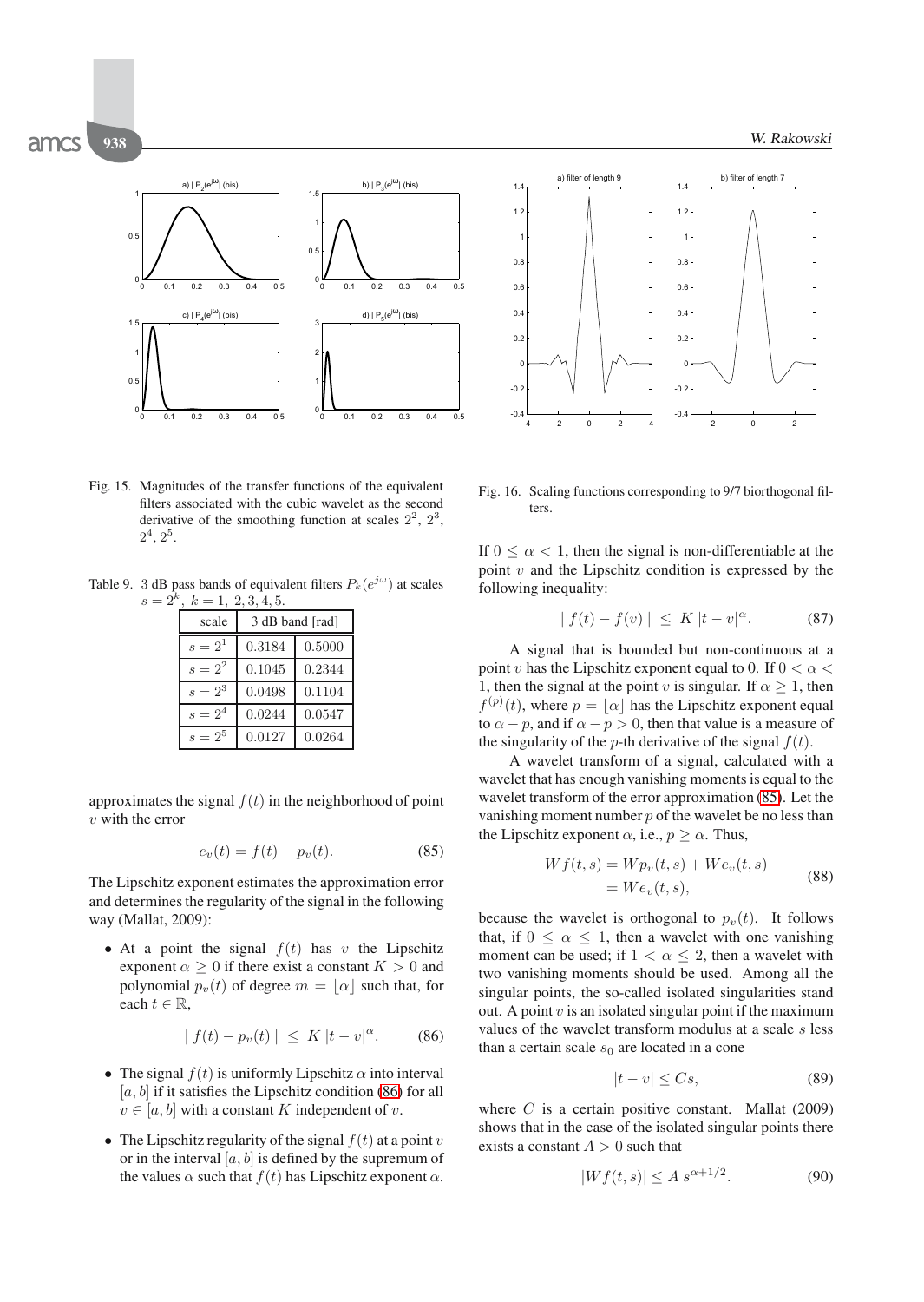amcs

<span id="page-12-1"></span>♦

An equivalent form can be obtained by applying a logarithm on both sides of the inequality

$$
\log_2|Wf(t,s)| \le (\alpha + 1/2)\log_2 s + \log_2 A,\quad (91)
$$

from which it follows that  $\alpha + 1/2$  is the maximum slope of a straight line  $y = rx + q$ , where  $x = \log_2 s$  and  $y =$  $\log_2 |Wf(t,s)|$ .

## **7. Numerical results**

Below are two examples illustrating the use of a discrete dyadic wavelet transform and cubic wavelets for detection of slopes (edges) of the signal.

**Example 1.** Figure [17](#page-12-0) presents an artificial signal  $f[n]$ of the length of 512 samples containing different slopes. The first two slopes are respectively the leading edge and the trailing edge of the rectangular pulse; the next pulse is a Dirac delta; the further pulse contains step-and cubic slopes; the one but last pulse contains a slope sigmoidal, and the last slope is exponential. A five-level discrete dyadic wavelet decomposition of the signal was computed using the  $\dot{a}$  trous algorithm with a cubic box spline as the scaling function and the wavelet as the first derivative of the smoothing function as shown in Fig. [6.](#page-7-3) The low-pass filter coefficients associated with the scaling function are shown in Table [3,](#page-6-2) whereas the high-pass filter coefficients associated with the wavelet are presented in Table [4.](#page-6-3) Since the wavelet used is the first derivative of



Fig. 17. Example of a digital signal  $f[n]$ , a modulus of wavelet coefficients  $|d_1[n]|, |d_2[n]|, |d_3[n]|, |d_4[n]|, |d_5[n]|$ and a smoothed signal  $a_5[n]$  of a five-level dyadic decomposition using digital filters from Tables [3](#page-6-2) and [4.](#page-6-3)

the smoothing function, the local modulus maxima of the wavelet coefficients  $d_k[n]$  indicate the singular points of the signal. Noticing that the high-pass filter associated with the wavelet in the form of the first derivative of the smoothing function is not symmetric or antisymmetric at zero (see Table [4\)](#page-6-3), signals  $d_k[n]$  are shifted to the left (according to Eqns. [\(79\)](#page-9-4) and [\(81\)](#page-9-2)) by  $2^{k-2}$  samples. Therefore, the position of the modulus of local extrema in the signals  $d_k[n]$  is shifted to the left by  $2^{k-2}$  samples with respect to singular points of the signal (smoothed signal inflection points).

Figure [17](#page-12-0) shows that at fine scales (signals  $d_1[n]$ ,  $d_2[n]$ ) the wavelet coefficients corresponding to smooth slopes are much smaller than those corresponding to sharp slopes. However, in coarse scales (signals  $d_4[n], d_5[n]$ ), coefficients are comparable. Owing to that fact, the multiscale analysis allows us to identify singular points at coarse scales and facilitates accurate location of these points at fine scales. Figure [18](#page-12-1) shows a signal from Fig. [17](#page-12-0) with an added noise. Decomposition of a noisy signal was performed using the same filters that were used for the signal decomposition in Fig. [17.](#page-12-0) Figure [18](#page-12-1) shows that the wavelet analysis of a noisy signal at fine scales practically does not allow detection of singular points, and the multiscale analysis, due to filtration of noise at coarse scales, allows identification and location of these points.



Fig. 18. Example of a signal  $f[n]$  with noise, a modulus of wavelet coefficients  $|d_1[n]|$ ,  $|d_2[n]|$ ,  $|d_3[n]|, |d_4[n]|, |d_5[n]|$  and a smoothed signal  $a_5[n]$  of five-level dyadic decomposition using digital filters from the Tables [3](#page-6-2) and [4.](#page-6-3)

<span id="page-12-0"></span>**Example 2.** This example relates to the dyadic decomposition of the signals from Example 1 with the difference that the wavelet is the second derivative of a smoothing function (Fig. [10\)](#page-9-0). The highpass filter associated with the wavelet is given in Table [7.](#page-7-0) Both the wavelet and the filter are symmetric at zero and do not introduce phase shift in signals  $d_k[n]$ . Singular points of the analyzed signal correspond to the places of intersection of signals  $d_k[n]$  with the x-axis (zero-crossings). Figures [19](#page-13-0) and [20](#page-13-1) illustrate the usefulness of dyadic multiscale analysis in detection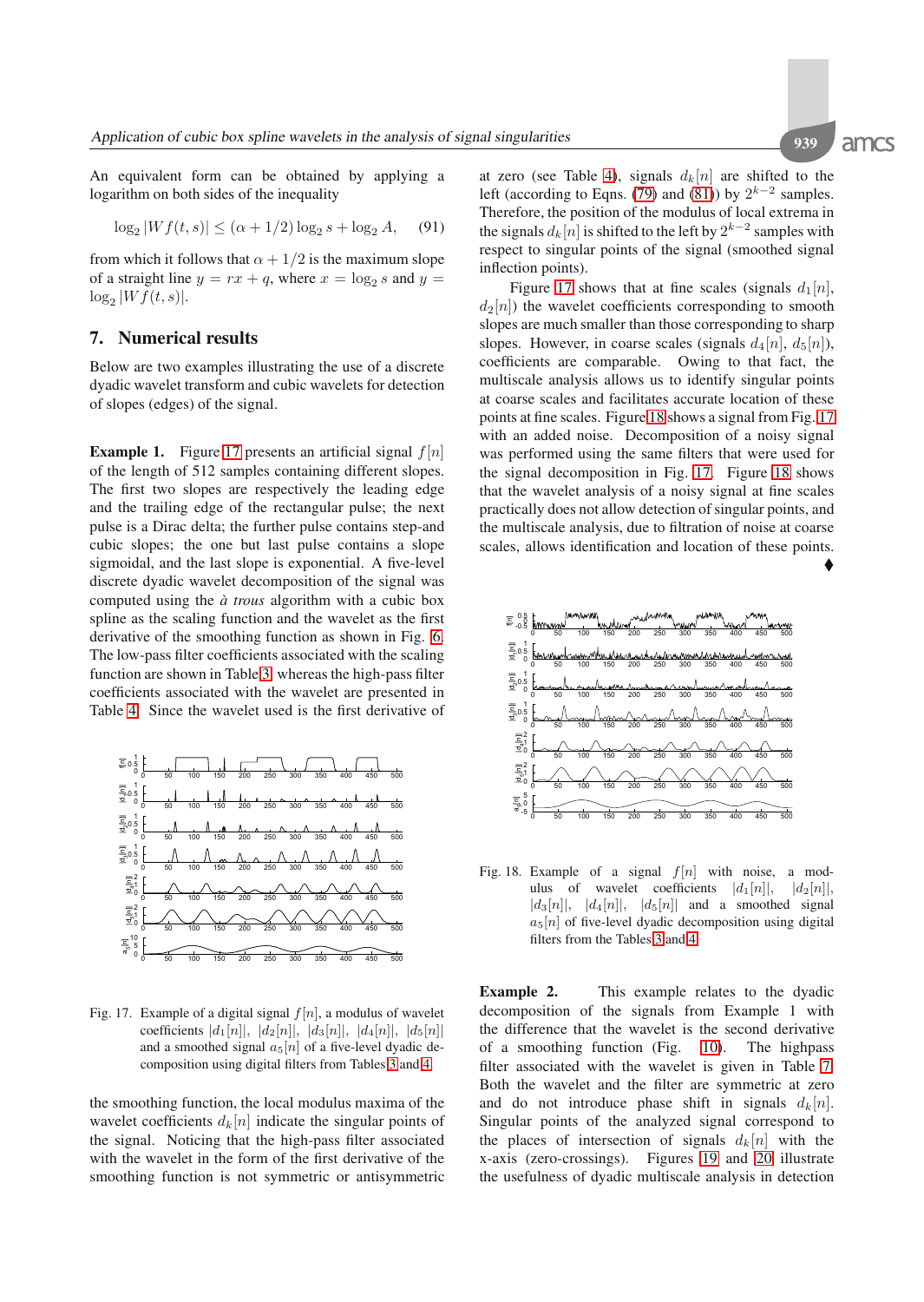of signal singularities, particularly in the case of noisy signals.  $\blacklozenge$ 



Fig. 19. Example of a digital signal  $f[n]$ , wavelet coefficients  $d_1[n], d_2[n], d_3[n], d_4[n], d_5[n]$  and a smoothed signal  $a_5[n]$  of a five-level dyadic decomposition using digital filters from Tables [3](#page-6-2) and [7.](#page-7-0)



Fig. 20. Example of a digital signal  $f[n]$  with noise, wavelet coefficients  $d_1[n]$ ,  $d_2[n]$ ,  $d_3[n]$ ,  $d_4[n]$ ,  $d_5[n]$  and a smoothed signal  $a_5[n]$  of five-level dyadic decomposition using digital filters from Tables [3](#page-6-2) and [7.](#page-7-0)

## **8. Conclusion**

The paper presents a discrete dyadic wavelet decomposition of signals utilizing cubic box spline wavelets to detect the signal edges and allowing the signal singularity detection and calculation of a singularity measure in the form of Lipschitz exponent. Low-pass filter banks associated with cubic box spline wavelets used for wavelet decomposition do not shift the signal, thereby easing the tracking of lines that end at singular points of the signal. A cubic box spline wavelet that is the first derivative of the smoothing function introduces a phase shift that is easy to correct, and the cubic spline wavelet which is the second derivative of the smoothing function does not shift the signal at all.

Both the wavelets were applied for the dyadic decomposition of a noiseless as well as a noisy signal. The results of calculations illustrate the usefulness of cubic box spline wavelets for the detection of signal edges, particularly for noisy signals.

The singularity detection method presented in this paper utilises real wavelets with compact and short supports, and a fast algorithm for dyadic wavelet decomposition (algorithm *a trous `* ). Tu and Hwang (2005) show that complex-valued wavelets can be used to analyze signal singularities. Their paper constitutes an extension of Mallat's work on the subject discussed in this paper.

#### **Acknowledgment**

<span id="page-13-0"></span>This work was supported by the Białystok University of Technology under the grant S/WZ/1/2014.

#### **References**

- Babaud, J., Witkin, A.P. and Baudin, M. (1986). Uniqueness of the Gaussian kernel for scale-space filtering, *IEEE Transactions on Pattern Analysis and Machine Intelligence* **8**(1): pp. 26–33.
- Boor, C. (1978). *A Practical Guide to Splines*, Springer-Verlag, New York, NY.
- Holschneider, M., Kronland-Martinet, R., Morlet, J. and Tchamitchian, P. (1989). A real-time algorithm for signal analysis with help of the wavelet transform, *in* J.-M. Combes, A. Grossmann and A.P. Tchamitchian (Eds.), *Wavelets, Time-Frequency Methods and Phase Space*, Springer-Verlag, Berlin/Heidelberg, pp. 286–297.
- Mallat, S. (1991). Zero-crossings of a wavelet transform, *IEEE Transactions on Information Theory* **37**(4): 1019–1033.
- <span id="page-13-1"></span>Mallat, S. (2009). *A Wavelet Tour of Signal Processing: The Sparce Way, Third Edition*, Academic Press, Burlington, MA.
- Mallat, S. and Hwang, L.W. (1992). Singularity detection and processing with wavelets, *IEEE Transactions on Information Theory* **38**(2): 617–643.
- Mallat, S. and Zhong, S. (1992). Characterization of signals from multiscale edges, *IEEE Transactions on Pattern Analysis and Machine Intelligence* **14**(7): 710–732.
- Press, W.H., Teukolsky, S.A., Vetterling, W.T. and Flannery, B.P. (2007). *Numerical Recipes The Art of Scientific Computing*, Cambridge University Press, Cambridge.
- Rakowski, W. (2003). A proof of the necessary condition for perfect reconstruction of signals using the two-channel wavelet filter bank, *Bulletin of the Polish Academy of Science: Technical Sciences* **51**(1): 14–23.
- Shensa, M.J. (1992). The discrete wavelet transform: Wedding the *a trous `* and Mallat algorithms, *IEEE Transactions on Signal Processing* **40**(10): 2464–2482.